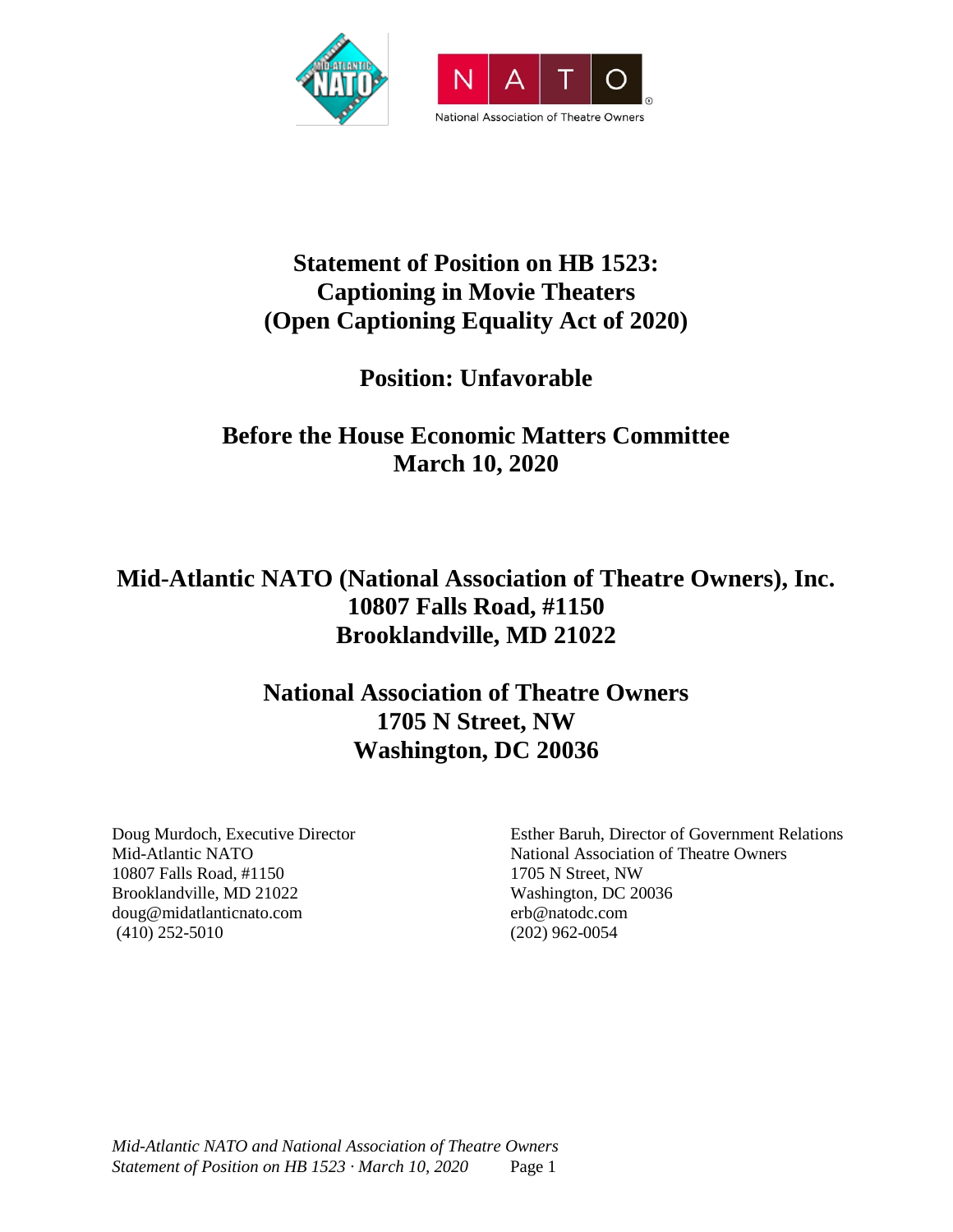

#### **Statement of Position on HB 1523: Captioning in Movie Theaters (Open Captioning Equality Act of 2020)**

#### **Position: Unfavorable**

On behalf of the National Association of Theatre Owners (NATO), representing movie theaters across the United States, and our regional affiliate Mid-Atlantic NATO, representing movie theaters throughout Maryland, we respectfully submit these written comments in opposition to HB 1523. NATO and Mid-Atlantic NATO collectively represent over 60 movie theaters and over 600 screens across Maryland.

### **I. The Movie Theater Industry is Committed to Access for the Deaf and Hard of Hearing**

Access for individuals who are deaf and hard of hearing has been a major goal and effort of NATO and its members for a long time. Over the years we have worked with advocacy groups, film studios, and technology developers to ensure we could provide access to all feature films at all times. Twenty years ago, there were no more than a handful of captioned films. Through our efforts, today practically every feature film is provided with caption files, and personal captioning systems are available at every digital theater as required by existing regulation. These achievements are directly due to the efforts of movie theater owners to engage stakeholders to ensure interoperability of closed captioning and audio description systems and availability of access files on all movies.

### **II. Movie Theaters in Maryland Provide Closed and Open Captioning**

Today, a deaf or hard of hearing moviegoer in Maryland can go to their local theater and obtain a personal captioning device to view any movie, at any time of day, with captions, provided the movie comes with a closed captioning track. The overwhelming majority of films are available with this technology. Further, theaters update the closed captioning equipment when the technology companies come out with new models. This flexibility is a combined result of the theater industry's proactive, voluntary efforts over time and a recent federal rulemaking (more on that below).

In addition to the access provided by personal captioning devices, Maryland theaters have been voluntarily scheduling open-captioned shows at the request of groups when possible, and at select times as part of their regular programming. Voluntary open captioning policies allow theaters to react to demand, adjusting the number of screenings and their showtimes as appropriate. Movie theaters have found that the majority of moviegoers prefer to attend movies without the captions displayed on the screen. By programming opencaptioned shows strategically and thoughtfully, movie theaters can provide this format of access successfully and sustainably. That way, theaters can continue to thrive and provide open-captioned showtimes for patrons who request them, while minimizing guest complaints, and mitigating the negative impact on ticket sales experienced with open-captioned shows.

In December 2016, the Department of Justice ("DOJ") published a Final Rule on access for moviegoers who are blind, low vision, deaf, or hard of hearing. This rule builds on the years of progress made by our members, and requires all digital movie theaters to equip their auditoriums with closed captioning and audio description technology, and to have a certain number of personal captioning and audio description devices available. The rule was effective January 17, 2017, and theaters were required to become fully compliant by June 2, 2018.